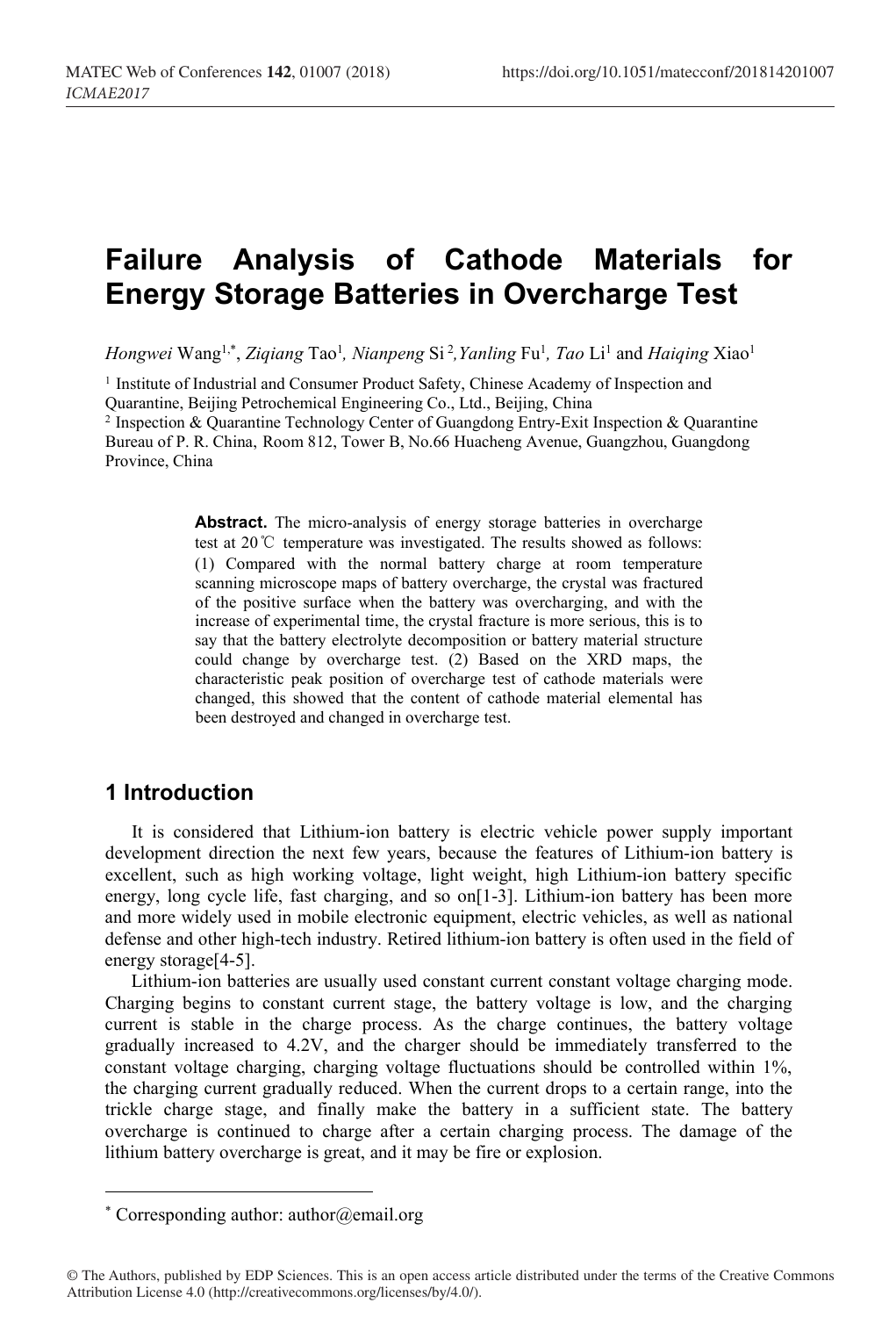Therefore, the microcosmic change of the positive electrode after the overcharge of the lithium energy storage battery is analyzed, and the change rules of the positive electrode is studied, which provides some basic research data for the improvement of the performance of the energy storage battery.

# **2 The overcharge tests**

#### **2.1 Test sample**

The parameters of sample battery in this paper as follows: 1) The model: domestic battery, rated voltage 3.7 V, rated capacity 10 Ah, internal resistance  $\leq 6$  m $\Omega$ , weight  $\leq 320$  g; 2) The composing of the battery: the cathode material is  $LiMn<sub>2</sub>O<sub>4</sub>$ , the anode material is graphite, the electrolyte is  $L$ iPF<sub>6</sub>, EC and DMC, and battery separator is celgard 2325; 3) Dimensions: 133 mm×66 mm×18 mm.

#### **2.2 Test instrument**

Maccor battery performance test systems (model M4200), CSZ Thermostat box (model ZPS-16SPHH-101), Bruker D8 focus X instrument and Hitachi S-4800 instrument. The test is shown in Fig. 1.



**Fig. 1.** The overcharge tests.

#### **2.3 Test method**

1) Each test battery was discharged at a constant current of 2.2 A, to a final discharge voltage 2.7 V, was charged at constant current of 2.2 A to the 4.2 V, and was charged at constant voltage to 0.2 A. the break of battery charge and discharge is 1 hour. The 10 cycle tests were carried out.

2) The test was carried out in an ambient temperature of 20 °C $\pm$ 5 °C. Each test battery was discharged at a constant current of 2.2 A, to a final discharge voltage 2.7 V that was specified by the manufacturer. Then, Sample batteries was be charged at a constant current of  $2.2$  A to  $5$  V.

# **3 Results and discussion**

The batteries of rated voltage 3.7V were used in this paper, charge terminal voltage is 4.2V, and the allowable voltage error range is 0.042V. Figure 2 is the positive of the overcharge battery in accordance with the above method.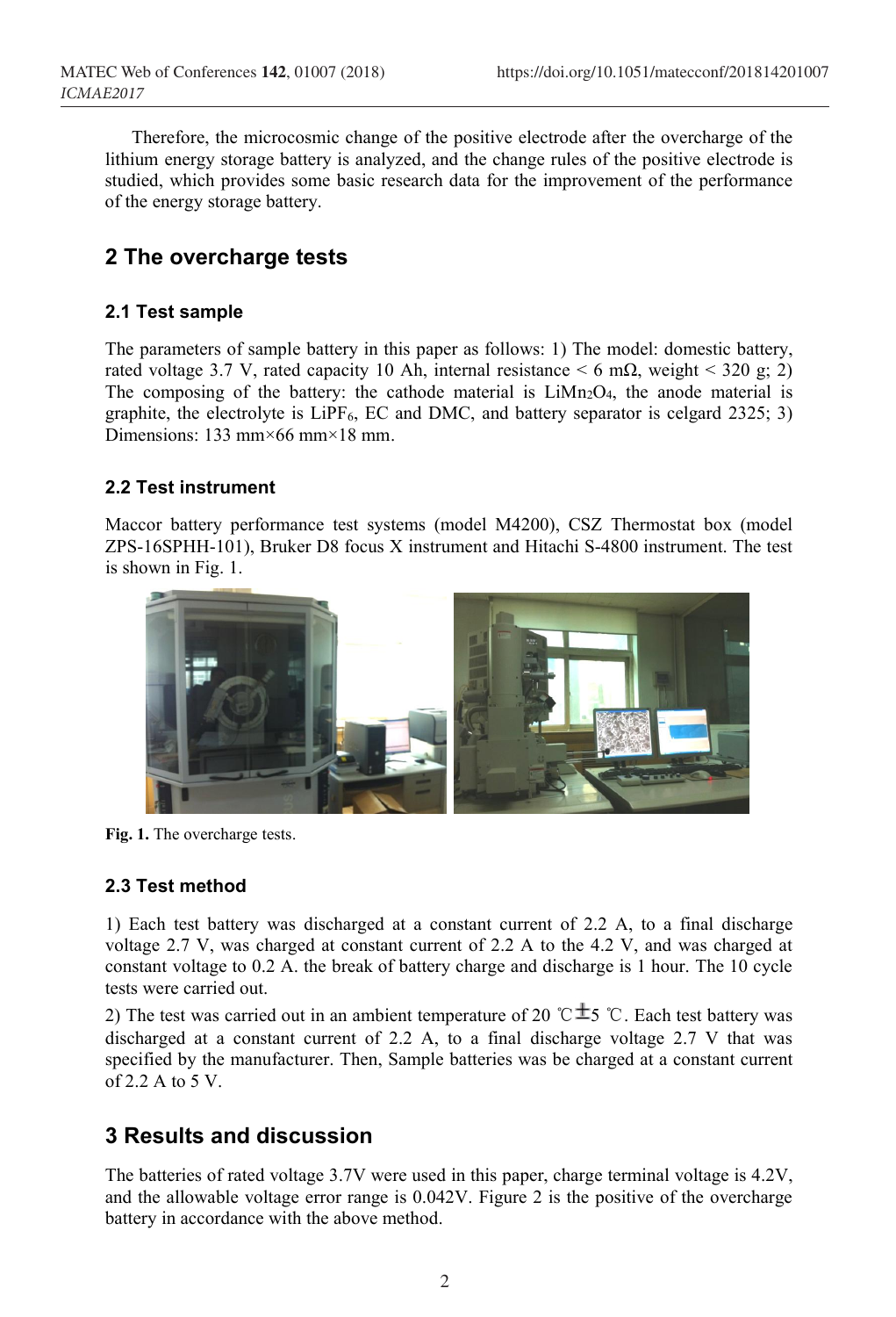

**Fig. 2.** The positive of the overcharge battery.

SEM morphology of positive electrode of battery in charge and overcharge test is shown in Fig.3 and Fig.4 (magnification of 9000). Energy spectrum element content table of positive after overcharge test is shown in Table1.



**Fig. 3.** SEM morphology of positive electrode of battery in charge test.



**Fig. 4.** SEM morphology of positive electrode of battery in overcharge test.

**Table 1.** Energy spectrum element content table of positive.

|            | Element | Weight percentage /% | Atomic percentage /% |
|------------|---------|----------------------|----------------------|
| Overcharge |         | 364.67               | 20.80                |
|            |         | 424.78               | 18.19                |
|            |         | 1448.01              | 52.22                |
|            |         | 107.85               | 2.39                 |
| Charge     |         | 832.44               | 69.63                |
|            |         | 250.55               | 15.73                |
|            |         | 239.61               | 12.67                |
|            |         | 34.49                | .12                  |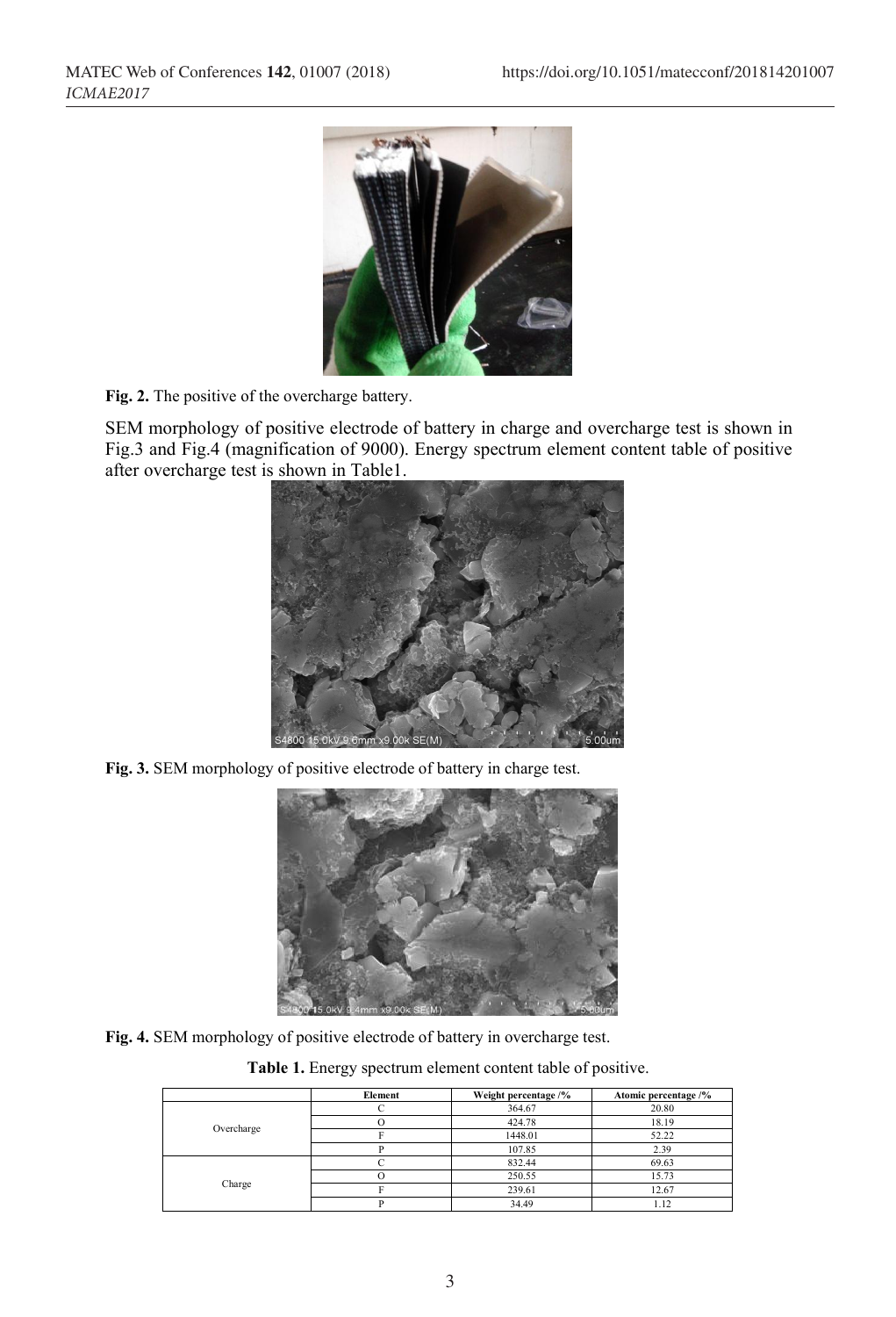According to Fig.3, Fig.4 and Table 1, the positive structure of battery has been crystallized in overcharge test, and different degrees fracture has been occurred. Compared with SEM morphology of the normal charge and overcharge battery at room temperature, the crystal was fractured of the positive surface when the battery was overcharging, and with the increase of experimental time, the crystal fracture is more serious, this is to say that the battery electrolyte decomposition or battery material structure could change by overcharge test.

Fig. 5 shows the X-ray diffraction image of the positive electrode of the battery after normal charge and overcharge test.





It can be seen from Fig. 5, compared to the normal state of the charge battery, the content and type of positive elements of battery are higher than in overcharge test, overcharge lead to the element content of the battery positive material has been destroyed and changed.

Therefore, the negative capacity than the positive capacity is higher according to the battery design, the gas generated from positive go through the diaphragm complex with cadmium that from negative, and the battery pressure will not be significantly increased under normal circumstances, but if the charging current is too large, or charging time is too long, the oxygen is too late to be consumed, it may cause internal pressure, battery deformation, and other undesirable phenomena. At the same time, its electrical performance will be significantly reduced.

### **4 Conclusions**

On the basis of the foregoing test results, analysis and discussions, the conclusion can be obtained as follows:

(1) Compared with the normal battery charge at room temperature scanning microscope maps of battery overcharge, the crystal was fractured of the positive surface when the battery was overcharging, and with the increase of experimental time, the crystal fracture is more serious, this is to say that the battery electrolyte decomposition or battery material structure could change by overcharge test.